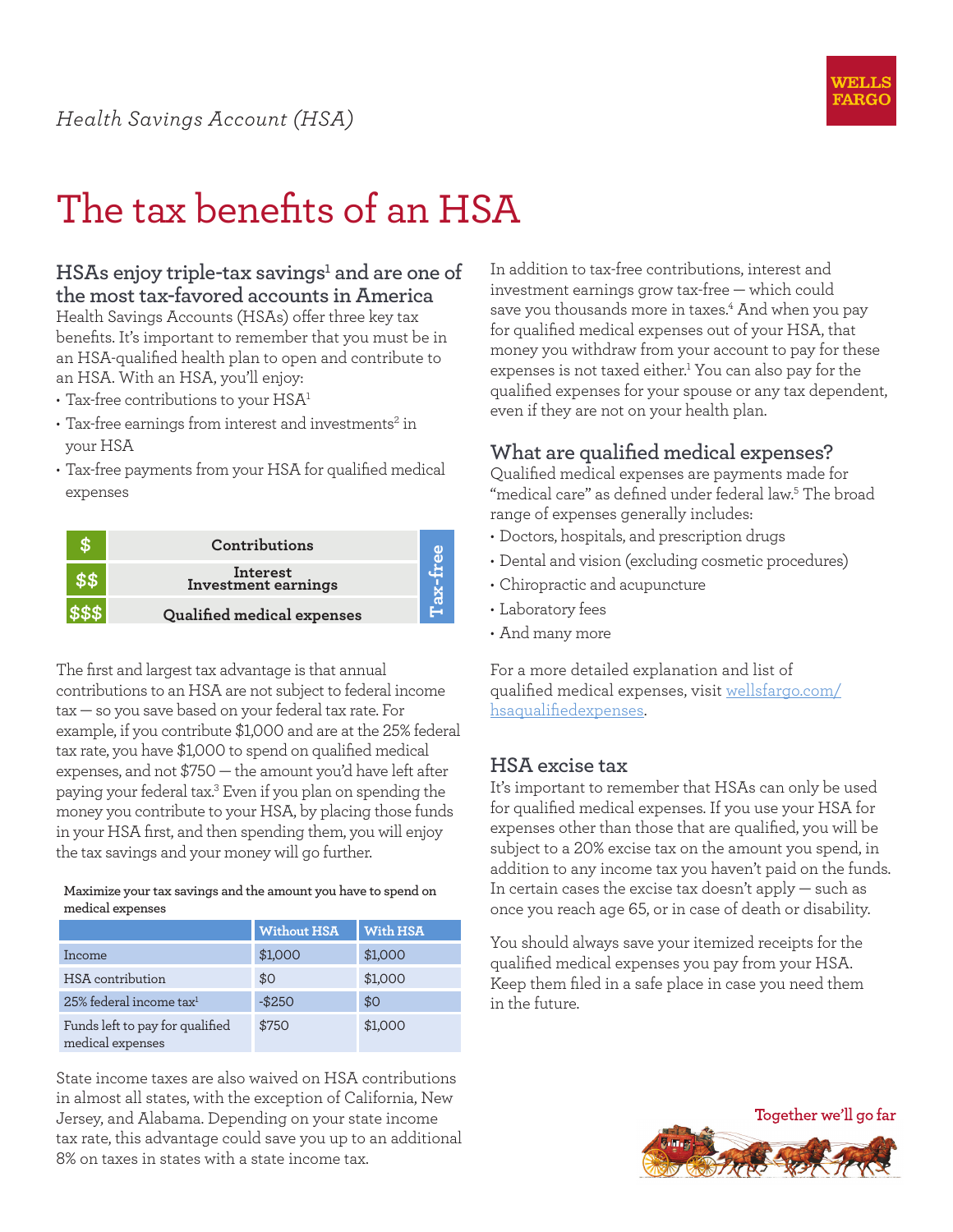## **Contributions to HSAs — when you see the tax benefit**

If your employer offers pre-tax HSA contributions through payroll, you can enjoy immediate tax benefits on your contributions by making them through your employer — the simplest way to get funds into your account. If you make direct contributions into your HSA outside of payroll, you can take an HSA deduction on your federal and state<sup>1</sup> income tax returns each year.

Making contributions through your employer's payroll can provide added tax benefits — HSA contributions are not subject to the Federal Insurance Contributions Act (FICA) and the Federal Unemployment Tax Act (FUTA) taxes, which amounts to a typical savings of 7.65% (subject to limits of the Social Security Wage Base).

## **Maximize your tax savings**

To get the most potential tax savings in your HSA, maximize your annual contribution<sup>6</sup> and make your contributions through your employer (if available). This chart gives you an idea of how much you can save if you have individual or family insurance coverage in 2014 and make the maximum contribution allowed by law. Note that savings depend on your tax bracket and other factors.

#### **2015 tax savings potential3**

| Tax type                                 | Individual<br>maximum<br><b>HSA</b><br>contribution | Family<br>maximum<br><b>HSA</b><br>contribution | Family<br>maximum<br><b>HSA</b><br>contribution<br>plus \$1,000<br>annual<br>catch-up<br>contribution<br>$(for age 55+)$ |  |  |
|------------------------------------------|-----------------------------------------------------|-------------------------------------------------|--------------------------------------------------------------------------------------------------------------------------|--|--|
|                                          | \$3,350                                             | \$6,650                                         | \$7,650                                                                                                                  |  |  |
| Federal taxes<br>(25%)                   | \$838                                               | \$1,663                                         | \$1,913                                                                                                                  |  |  |
| State taxes <sup>7</sup> (5%)            | \$168                                               | \$333                                           | \$383                                                                                                                    |  |  |
| FICA and FUTA<br>$(7.65\%)$ <sup>8</sup> | \$256                                               | \$509                                           | \$585                                                                                                                    |  |  |
| Total potential<br>savings               | \$1,262                                             | \$2,505                                         | \$2,881                                                                                                                  |  |  |

## **Complement your retirement strategy with an HSA**

With their triple-tax benefits, HSAs offer many advantages as a retirement savings account and can be a great complement to your existing retirement strategy. When HSA funds are used for qualified medical expenses in retirement, there is no tax on withdrawals. In comparison, 401(k) and IRA withdrawals are typically taxed as income in retirement — so your retirement savings may work harder for you in an HSA when spending money on qualified medical expenses.

You may also get additional benefits today while contributing to your HSA. For instance, contributions to an HSA made through pre-tax payroll deductions are not subject to FICA and FUTA taxes. Contributions to 401(k) plans are typically subject to such taxes.

# **Using HSAs in retirement — tax-free**

There are many medical costs to plan for in retirement — from long-term care to Medicare premiums. During retirement, funds in an HSA are a great way to pay for these expenses tax-free.

- • Qualified medical, prescription, dental, and vision expenses
- $\cdot$  Long-term care premiums<sup>9</sup>
- • Medicare premiums and out-of-pocket expenses
- • Medicare Part A deductible
- • Medicare Part B premiums and co-insurance
- • Medicare Part D prescription drug premiums and co-insurance

## **Use HSA funds for ordinary expenses in retirement and pay only income tax**

Another big benefit to retirees at age 65 is funds in HSAs are no longer subject to the 20% excise tax penalty if they are used to pay for non-qualified medical expenses. If you are age 65 or older, your HSA funds can be used for everyday spending and are only taxed at your income tax rate, which is typically lower in retirement<sup>1</sup> than when you are working.